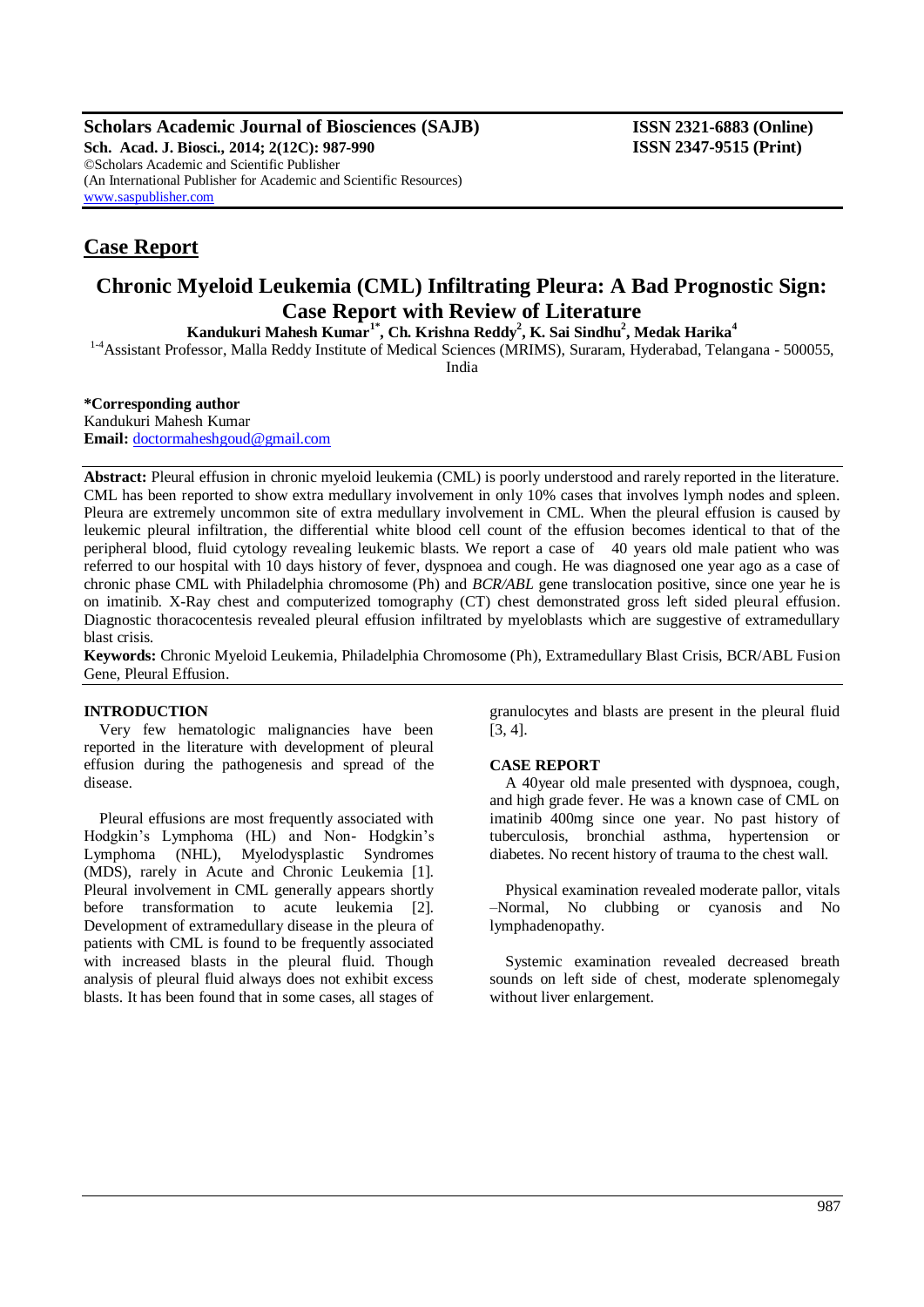| <b>Table 1: Lab investigations</b> |                                                                                                                                                                                                                                                                                                                                                                                                                                                     |
|------------------------------------|-----------------------------------------------------------------------------------------------------------------------------------------------------------------------------------------------------------------------------------------------------------------------------------------------------------------------------------------------------------------------------------------------------------------------------------------------------|
| Investigation                      | <b>Findings</b>                                                                                                                                                                                                                                                                                                                                                                                                                                     |
| Complete Blood Picture (CBP)       | Hemoglobin (Hb %) $-8.5$ gm%<br>(Normal Range: 12 gm % - 16 gm%)                                                                                                                                                                                                                                                                                                                                                                                    |
|                                    | White Blood Cell Count-71,800/cu.mm<br>(Normal Range: 4,000 to 11,000/cu.mm)                                                                                                                                                                                                                                                                                                                                                                        |
|                                    | Myeloblasts<br>-02% (Not seen normally)<br>Promyelocytes<br>$-10%$<br>(Not seen normally)<br>Myelocytes<br>$-18%$<br>(Not seen normally)<br>Metamyelocytes<br>$-10%$<br>Not seen normally)<br>Neutrophils<br>(Normal Range: 40-70 %)<br>-34%<br>Lymphocytes<br>(Normal Range: 20-40 %)<br>$-07\%$<br>Eosinophils<br>(Normal Range: 01-06 %)<br>-06%<br>Basophils<br>(Normal Range: 01-02 %)<br>$-01\%$<br>Monocytes<br>-07% (Normal Range: 02-10 %) |
|                                    | Platelet count :- 60,000/cu.mm<br>(Normal Range: 1.5 Lakh -4.0 Lakh/cu.mm)<br>(Fig. 1)                                                                                                                                                                                                                                                                                                                                                              |
| Chest X-Ray                        | Moderate Left sided pleural effusion                                                                                                                                                                                                                                                                                                                                                                                                                |
| Ultrasonography                    | Left gross pleural effusion with internal echoes and septations with<br>left lung collapse and Splenomegaly                                                                                                                                                                                                                                                                                                                                         |
| CT-Chest                           | Moderate to gross pleural effusion with adjacent lung collapse.<br>Patchy nodular areas of increased attenuation with fibrotic bands<br>noted in bilateral upper lobes.                                                                                                                                                                                                                                                                             |
| RT-PCR : BCR / ABL translocation   | Positive                                                                                                                                                                                                                                                                                                                                                                                                                                            |
| Pleural Fluid Analysis             | 2ml in quantity, Hemorrhagic (Fig. 2)<br>Cell Count and Morphology: Total cell count >80,000/cu.mm.<br>Loaded with cells comprising of myeloid series of cells comprising<br>of blasts, promyelocytes, myelocytes, metamyelocytes and plenty<br>of lymphocytes, RBC's and few nucleated RBC's (Fig. $3 \& 4$ )                                                                                                                                      |

## **Kumar KM** *et al.,* **Sch. Acad. J. Biosci., 2014; 2(12C):987-990**



**Fig. 1: Peripheral blood smear showing Microcytic Hypochromic RBC's and Myeloblasts**



**Fig. 2: Hemorrhagic Pleural effusion**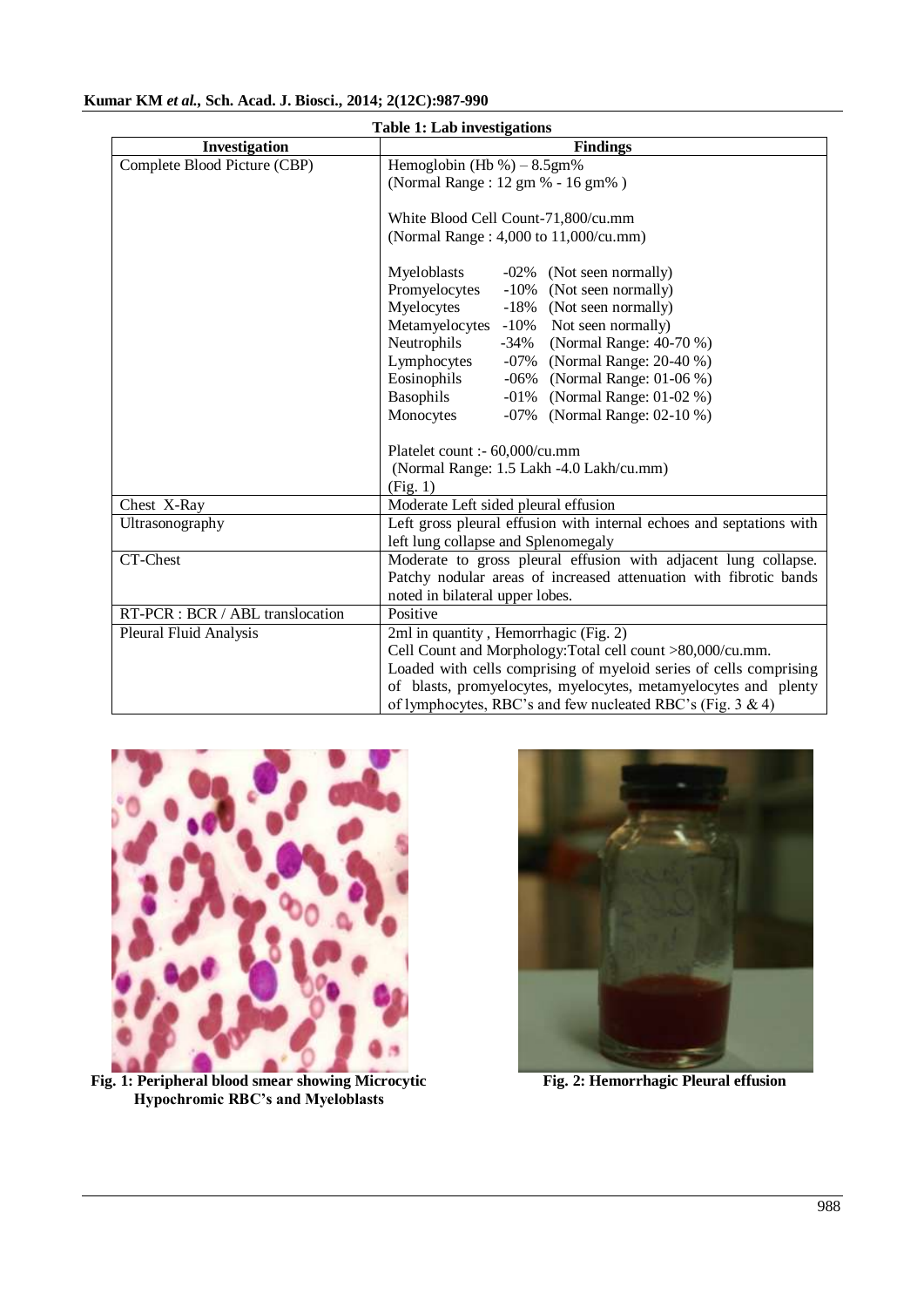

**Fig. 3: Neubaur chamber loaded with pleural fluid showing myeloid series of blast cells and loaded with RBC's (Low Power View)**

### **DISCUSSION**

Chronic myeloid leukemia (CML) involving pleura and causing pleural effusion is not clearly understood, generally occurring during the accelerated phase or blast crisis [4].

Several possible mechanisms have been proposed for exudative pleural effusion in CML patients.

- First mechanism is leukemic infiltration into the pleura usually occuring at the time of or just prior to bone marrow evolution to blast crisis phase involving lymph nodes, bone, nervous system, brain, testis, skin, breast, soft tissues, synovia, gastrointestinal tract, ovaries, kidneys and pleura [5-7, 9].
- Second mechanism is pleural reaction that is secondary to bleeding into the pleural cavities, may cause pleural effusion in the patient with CML [8]. Predisposing factors like leukostasis and platelet dysfunction may have a role in hemorrhagic effusion [9].
- Third possible mechanism is pleural extramedullary hematopoiesis that can present as a discrete mass in organs such as liver, spleen, breasts, lymph nodes, kidneys, thyroid, pancreas, endometrium, and mediastinum, or in the serous effusion [9, 10].
- Fourth possible mechanism is nonmalignant causes like infection [9].
- Fifth mechanism pleural effusion is a complication of dasatinib therapy in CML,



**Fig. 4: Neubaur chamber showing myeloid series of blast cells and loaded RBC'S (High Power View)**

usually mild or moderate and more frequent among patients in advanced CML phases and those who are treated at daily doses of 140 mg or higher, particularly with a twice-daily schedule. But with adequate management, most patients can continue therapy with dasatinib [11].

Generally the median time from diagnosis of extramedullary blast crisis to marrow blast crisis is 4 months, and the median survival after development of extramedullary transformation is 5 months [7]. In our case patient reported with pleural effusion after one year of diagnosis.

Extramedullary disease is considered as an indicator of poor prognosis that should lead to a change in therapy and to the institution of treatments usually reserved for blast crisis. However, effective standard therapy for pleural effusion in CML is not there [7]. Literature survey has shown fewer cases with isolated pleural infiltration of CML.

### **CONCLUSION**

To conclude patients with CML should be considered at risk for the development of extramedullary manifestations of blast crisis while the bone marrow remains in the chronic phase [9].

### **REFERENCES**

- 1. Alexandrakis MG, Passam FH, Kyriakou DS; Pleural Effusions in Hematologic Malignancies. Chest, 2004; 125(4): 1546- 1555.
- 2. Azoulay E; Pulmonary involvement in patients with hematological malignancies. Springer Science & Business Media, 2011: 198.